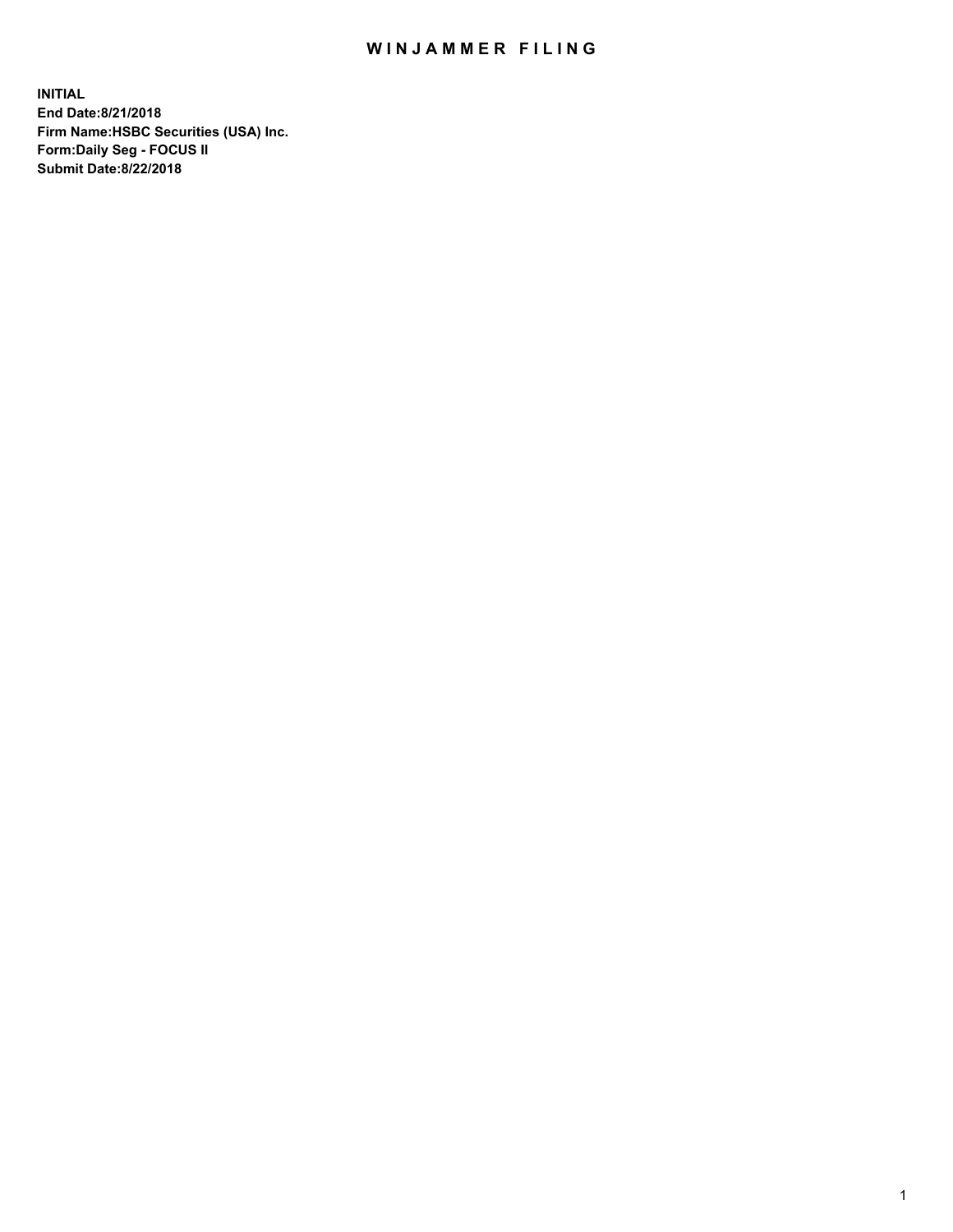**INITIAL End Date:8/21/2018 Firm Name:HSBC Securities (USA) Inc. Form:Daily Seg - FOCUS II Submit Date:8/22/2018 Daily Segregation - Cover Page**

| Name of Company                                                                                                                                                                                                                                                                                                                | <b>HSBC Securities (USA) Inc.</b>                                          |
|--------------------------------------------------------------------------------------------------------------------------------------------------------------------------------------------------------------------------------------------------------------------------------------------------------------------------------|----------------------------------------------------------------------------|
| <b>Contact Name</b>                                                                                                                                                                                                                                                                                                            | Michael vacca                                                              |
| <b>Contact Phone Number</b>                                                                                                                                                                                                                                                                                                    | 212-525-7951                                                               |
| <b>Contact Email Address</b>                                                                                                                                                                                                                                                                                                   | Michael.vacca@us.hsbc.com                                                  |
| FCM's Customer Segregated Funds Residual Interest Target (choose one):<br>a. Minimum dollar amount: : or<br>b. Minimum percentage of customer segregated funds required:% ; or<br>c. Dollar amount range between: and; or<br>d. Percentage range of customer segregated funds required between:% and%.                         | 147,000,000<br>$\overline{\mathbf{0}}$<br>0 <sub>0</sub><br>0 <sub>0</sub> |
| FCM's Customer Secured Amount Funds Residual Interest Target (choose one):<br>a. Minimum dollar amount: ; or<br>b. Minimum percentage of customer secured funds required:%; or<br>c. Dollar amount range between: and; or<br>d. Percentage range of customer secured funds required between:% and%.                            | 25,000,000<br>$\overline{\mathbf{0}}$<br>0 <sub>0</sub><br>0 <sub>0</sub>  |
| FCM's Cleared Swaps Customer Collateral Residual Interest Target (choose one):<br>a. Minimum dollar amount: ; or<br>b. Minimum percentage of cleared swaps customer collateral required:% ; or<br>c. Dollar amount range between: and; or<br>d. Percentage range of cleared swaps customer collateral required between:% and%. | 95,000,000<br>$\overline{\mathbf{0}}$<br>0 <sub>0</sub><br>0 <sub>0</sub>  |

Attach supporting documents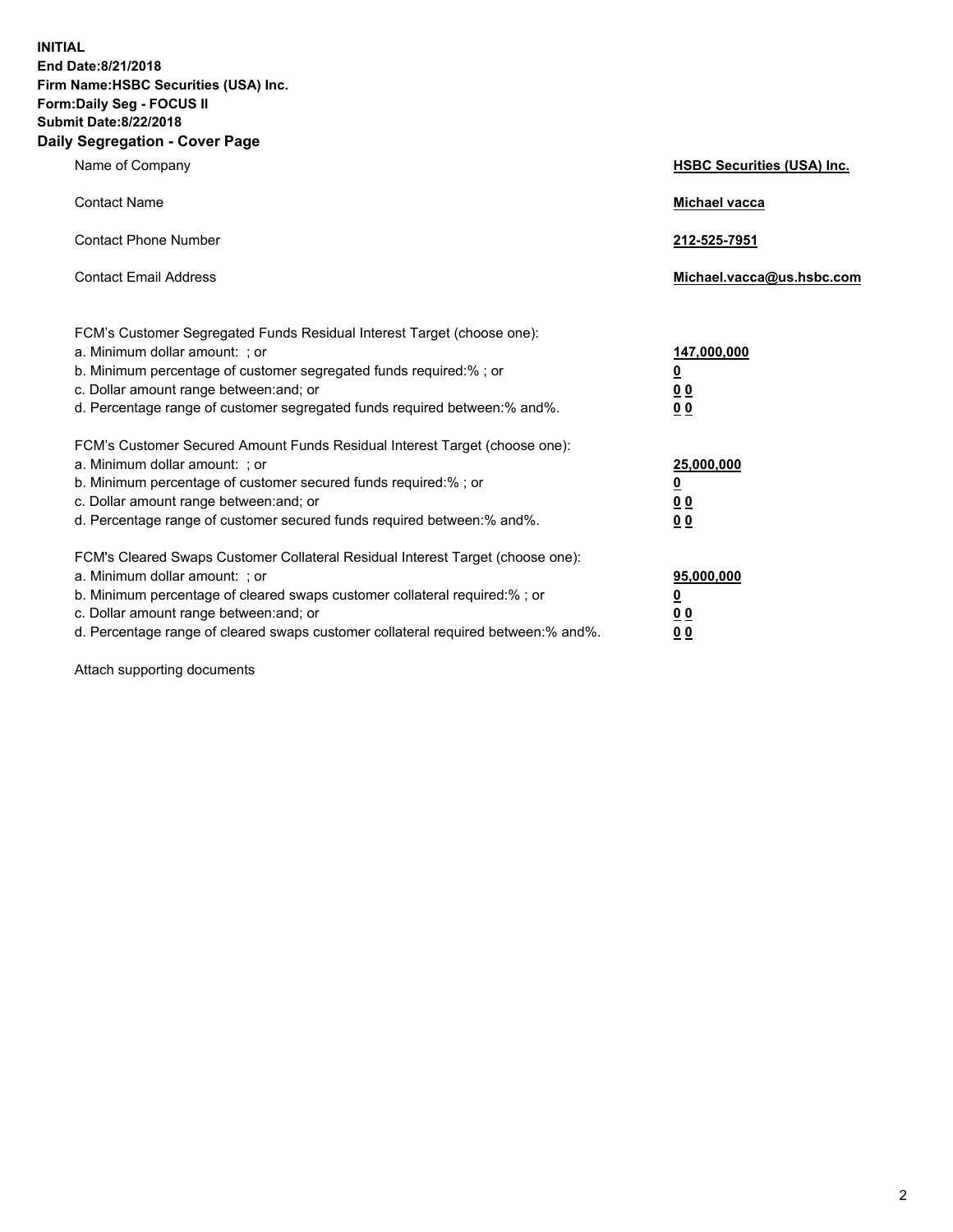**INITIAL End Date:8/21/2018 Firm Name:HSBC Securities (USA) Inc. Form:Daily Seg - FOCUS II Submit Date:8/22/2018 Daily Segregation - Secured Amounts**

Foreign Futures and Foreign Options Secured Amounts Amount required to be set aside pursuant to law, rule or regulation of a foreign government or a rule of a self-regulatory organization authorized thereunder **0** [7305] 1. Net ledger balance - Foreign Futures and Foreign Option Trading - All Customers A. Cash **112,431,879** [7315] B. Securities (at market) **80,757,054** [7317] 2. Net unrealized profit (loss) in open futures contracts traded on a foreign board of trade **-218,280** [7325] 3. Exchange traded options a. Market value of open option contracts purchased on a foreign board of trade **0** [7335] b. Market value of open contracts granted (sold) on a foreign board of trade **0** [7337] 4. Net equity (deficit) (add lines 1. 2. and 3.) **192,970,653** [7345] 5. Account liquidating to a deficit and account with a debit balances - gross amount **779,219** [7351] Less: amount offset by customer owned securities **-684,603** [7352] **94,616** [7354] 6. Amount required to be set aside as the secured amount - Net Liquidating Equity Method (add lines 4 and 5) **193,065,269** [7355] 7. Greater of amount required to be set aside pursuant to foreign jurisdiction (above) or line 6. **193,065,269** [7360] FUNDS DEPOSITED IN SEPARATE REGULATION 30.7 ACCOUNTS 1. Cash in banks A. Banks located in the United States **90,526,443** [7500] B. Other banks qualified under Regulation 30.7 **0** [7520] **90,526,443** [7530] 2. Securities A. In safekeeping with banks located in the United States **48,870,043** [7540] B. In safekeeping with other banks qualified under Regulation 30.7 **0** [7560] **48,870,043** [7570] 3. Equities with registered futures commission merchants A. Cash **0** [7580] B. Securities **0** [7590] C. Unrealized gain (loss) on open futures contracts **0** [7600] D. Value of long option contracts **0** [7610] E. Value of short option contracts **0** [7615] **0** [7620] 4. Amounts held by clearing organizations of foreign boards of trade A. Cash **0** [7640] B. Securities **0** [7650] C. Amount due to (from) clearing organization - daily variation **0** [7660] D. Value of long option contracts **0** [7670] E. Value of short option contracts **0** [7675] **0** [7680] 5. Amounts held by members of foreign boards of trade A. Cash **57,097,606** [7700] B. Securities **31,887,011** [7710] C. Unrealized gain (loss) on open futures contracts **-218,280** [7720] D. Value of long option contracts **0** [7730] E. Value of short option contracts **0** [7735] **88,766,337** [7740] 6. Amounts with other depositories designated by a foreign board of trade **0** [7760] 7. Segregated funds on hand **0** [7765] 8. Total funds in separate section 30.7 accounts **228,162,823** [7770] 9. Excess (deficiency) Set Aside for Secured Amount (subtract line 7 Secured Statement Page 1 from Line 8) **35,097,554** [7380] 10. Management Target Amount for Excess funds in separate section 30.7 accounts **25,000,000** [7780] 11. Excess (deficiency) funds in separate 30.7 accounts over (under) Management Target **10,097,554** [7785]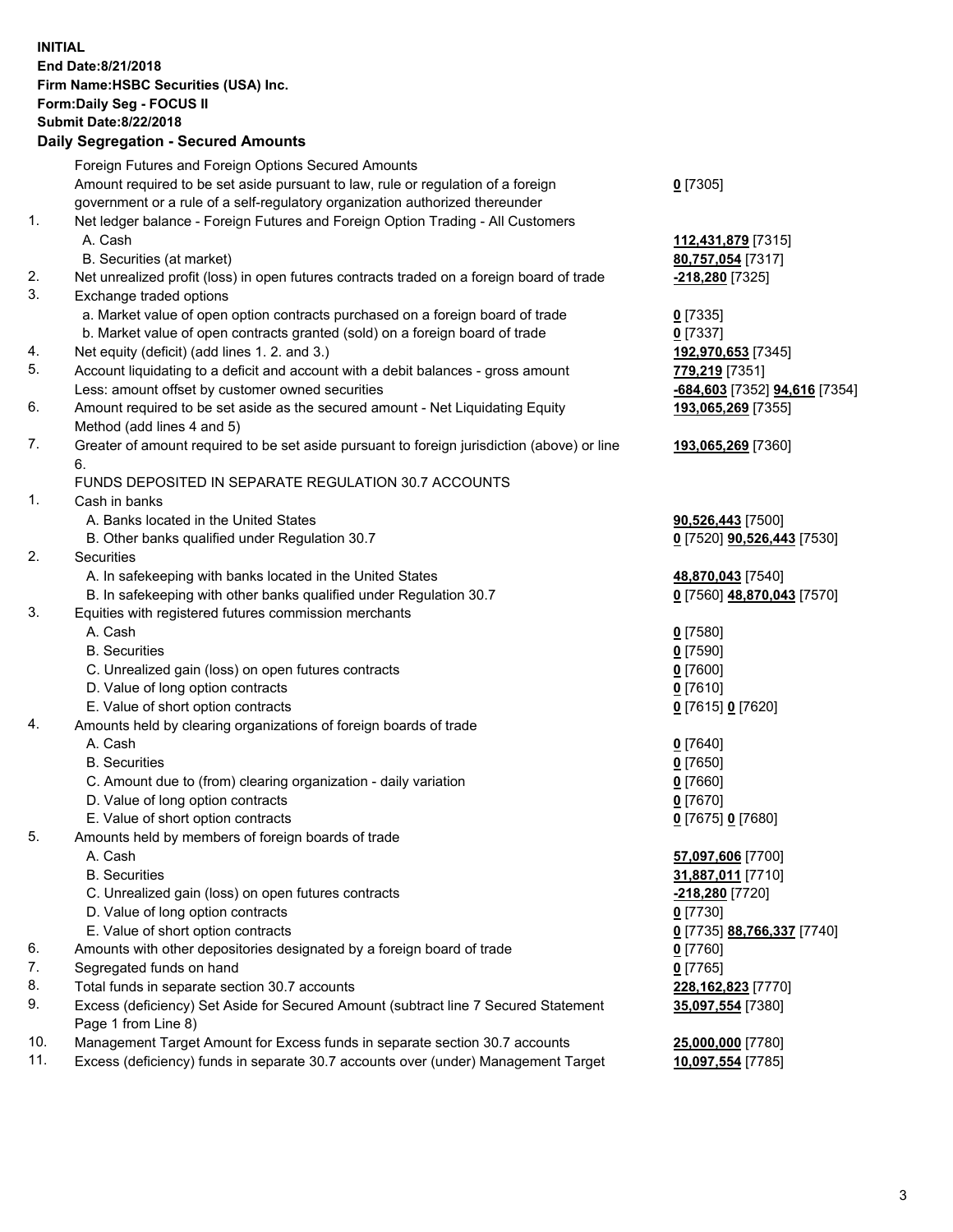**INITIAL End Date:8/21/2018 Firm Name:HSBC Securities (USA) Inc. Form:Daily Seg - FOCUS II Submit Date:8/22/2018 Daily Segregation - Segregation Statement** SEGREGATION REQUIREMENTS(Section 4d(2) of the CEAct) 1. Net ledger balance A. Cash **201,449,839** [7010] B. Securities (at market) **1,425,825,939** [7020] 2. Net unrealized profit (loss) in open futures contracts traded on a contract market **200,730,233** [7030] 3. Exchange traded options A. Add market value of open option contracts purchased on a contract market **321,452,182** [7032] B. Deduct market value of open option contracts granted (sold) on a contract market **-116,338,343** [7033] 4. Net equity (deficit) (add lines 1, 2 and 3) **2,033,119,850** [7040] 5. Accounts liquidating to a deficit and accounts with debit balances - gross amount **11,572,894** [7045] Less: amount offset by customer securities **-11,293,200** [7047] **279,694** [7050] 6. Amount required to be segregated (add lines 4 and 5) **2,033,399,544** [7060] FUNDS IN SEGREGATED ACCOUNTS 7. Deposited in segregated funds bank accounts A. Cash **24,913,570** [7070] B. Securities representing investments of customers' funds (at market) **0** [7080] C. Securities held for particular customers or option customers in lieu of cash (at market) **187,958,920** [7090] 8. Margins on deposit with derivatives clearing organizations of contract markets A. Cash **439,322,489** [7100] B. Securities representing investments of customers' funds (at market) **78,340,422** [7110] C. Securities held for particular customers or option customers in lieu of cash (at market) **1,152,384,974** [7120] 9. Net settlement from (to) derivatives clearing organizations of contract markets **12,681,809** [7130] 10. Exchange traded options A. Value of open long option contracts **321,452,182** [7132] B. Value of open short option contracts **-116,338,343** [7133] 11. Net equities with other FCMs A. Net liquidating equity **7,903,127** [7140] B. Securities representing investments of customers' funds (at market) **0** [7160] C. Securities held for particular customers or option customers in lieu of cash (at market) **0** [7170] 12. Segregated funds on hand **85,482,045** [7150] 13. Total amount in segregation (add lines 7 through 12) **2,194,101,195** [7180] 14. Excess (deficiency) funds in segregation (subtract line 6 from line 13) **160,701,651** [7190] 15. Management Target Amount for Excess funds in segregation **147,000,000** [7194] 16. Excess (deficiency) funds in segregation over (under) Management Target Amount **13,701,651** [7198]

Excess